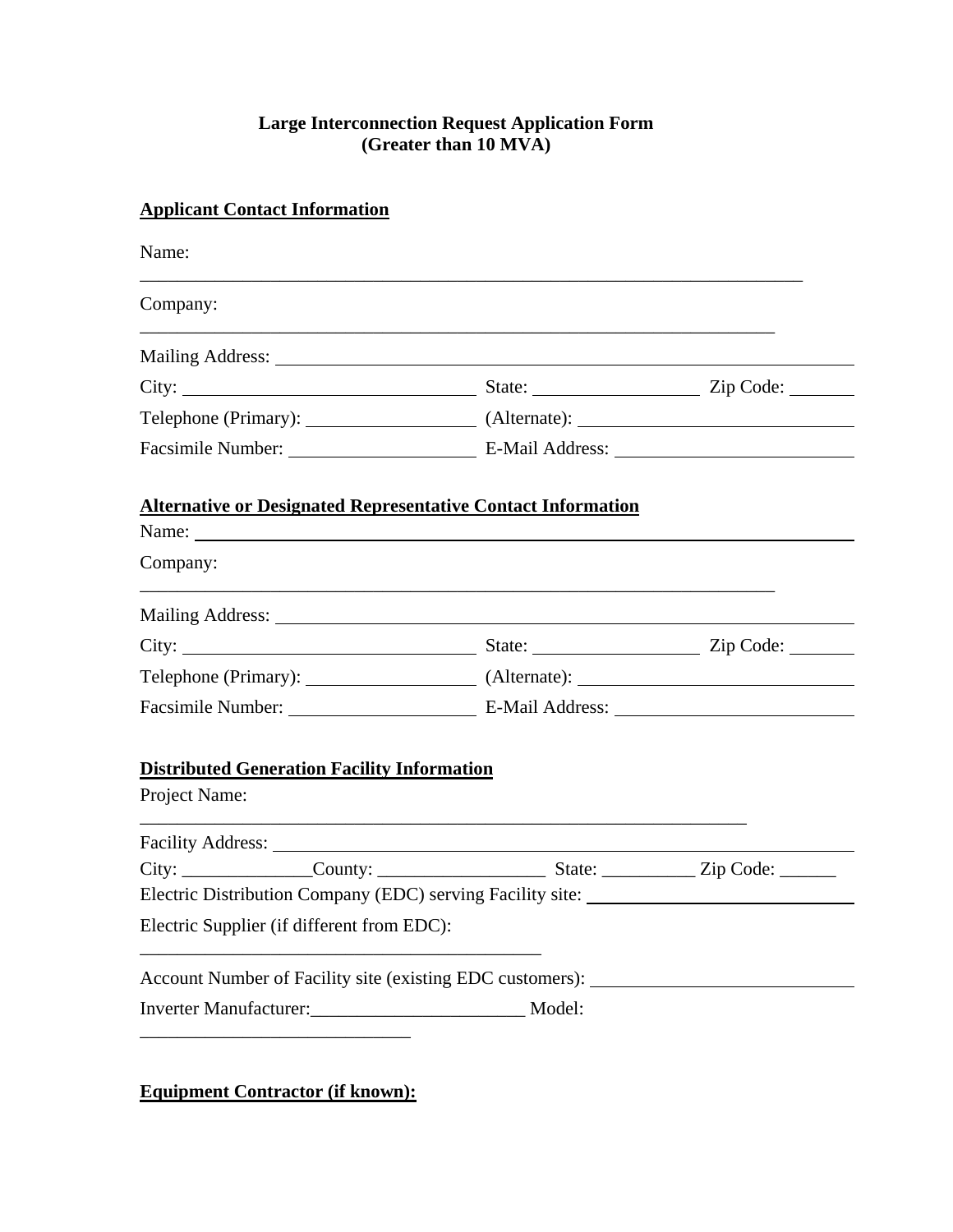| <b>Electrical Contractor (if known):</b>                                                                                                                                                                                       |  |  |
|--------------------------------------------------------------------------------------------------------------------------------------------------------------------------------------------------------------------------------|--|--|
| Mailing Address: No. 1996. The Second Second Second Second Second Second Second Second Second Second Second Second Second Second Second Second Second Second Second Second Second Second Second Second Second Second Second Se |  |  |
|                                                                                                                                                                                                                                |  |  |
|                                                                                                                                                                                                                                |  |  |
|                                                                                                                                                                                                                                |  |  |
|                                                                                                                                                                                                                                |  |  |
| <b>Existing Electric Service Information for Customer Facility Where Generator Will Be</b><br><b>Interconnected</b>                                                                                                            |  |  |
| $\Box$ Check here if there is no existing electric service at the site:                                                                                                                                                        |  |  |
| Capacity: __________(Amps) Voltage: ________(Volts)                                                                                                                                                                            |  |  |
| Type of Service: Single Phase □ Three Phase                                                                                                                                                                                    |  |  |
| (If customer-provided) 3 Phase Transformer, Indicate Type                                                                                                                                                                      |  |  |
| Primary Winding Wye Delta                                                                                                                                                                                                      |  |  |
| Secondary Winding Wye Delta                                                                                                                                                                                                    |  |  |
| Transformer Size: _________________________ Impedance: _________________________                                                                                                                                               |  |  |
| Point of Interconnection - Brief Description and Address of the Distributed Generation                                                                                                                                         |  |  |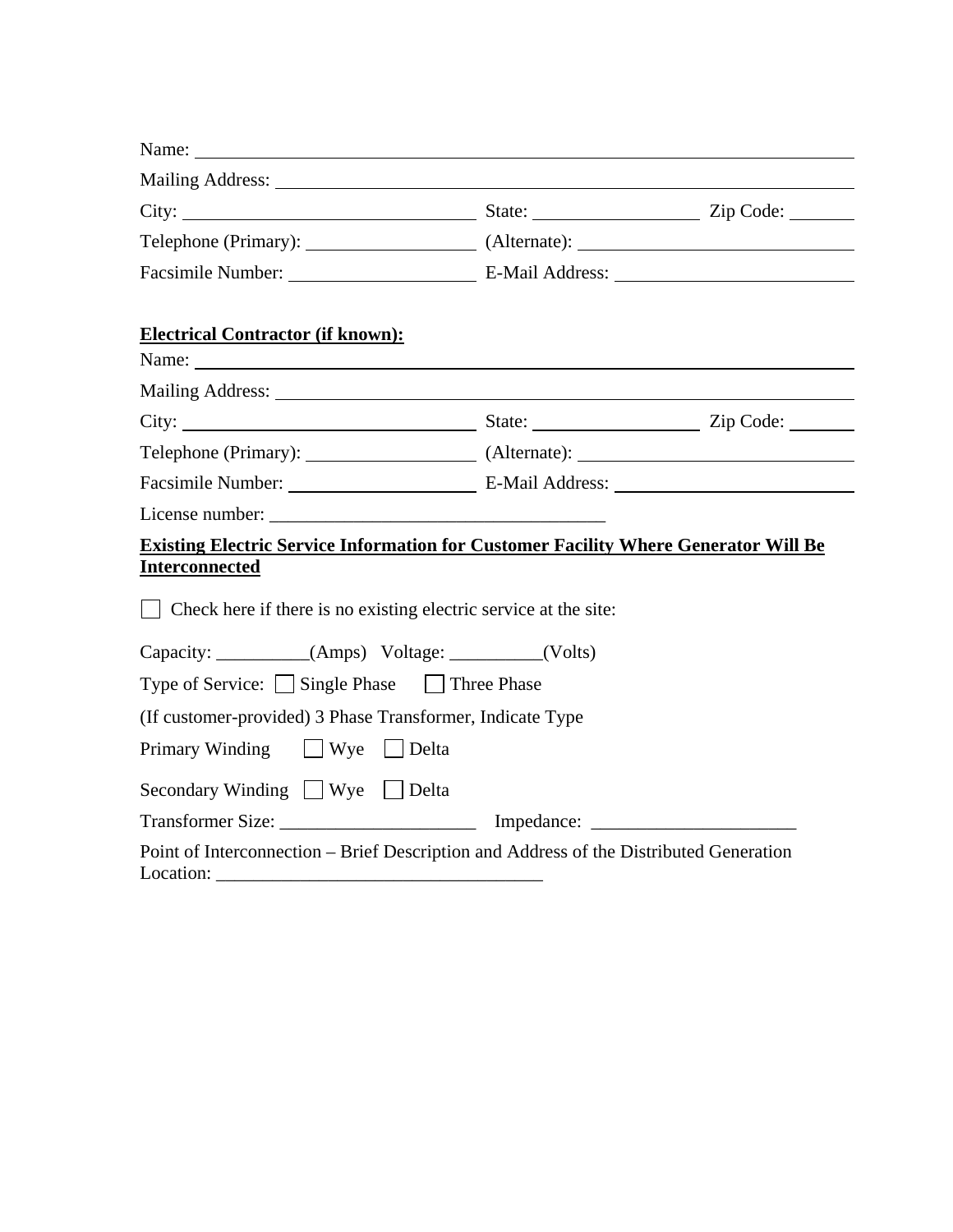### **Intent of Generation (check all that apply):**

Offset Load (Unit will operate in parallel, but will not export power to EDC)

 $\Box$  Back-up Generation (Units that temporarily operate in parallel with the electric distribution system for more than 100 milliseconds)

\_\_\_\_\_\_\_\_\_\_\_\_\_\_\_\_\_\_\_\_\_\_\_\_\_\_\_\_\_\_\_\_\_\_\_\_\_\_\_\_\_\_\_\_\_\_\_\_\_\_\_\_\_\_\_

Qualified Facility ("QF") under PURPA

Other, please describe:

Note: Backup units that do not operate in parallel for more than 100 milliseconds do not need an interconnection agreement.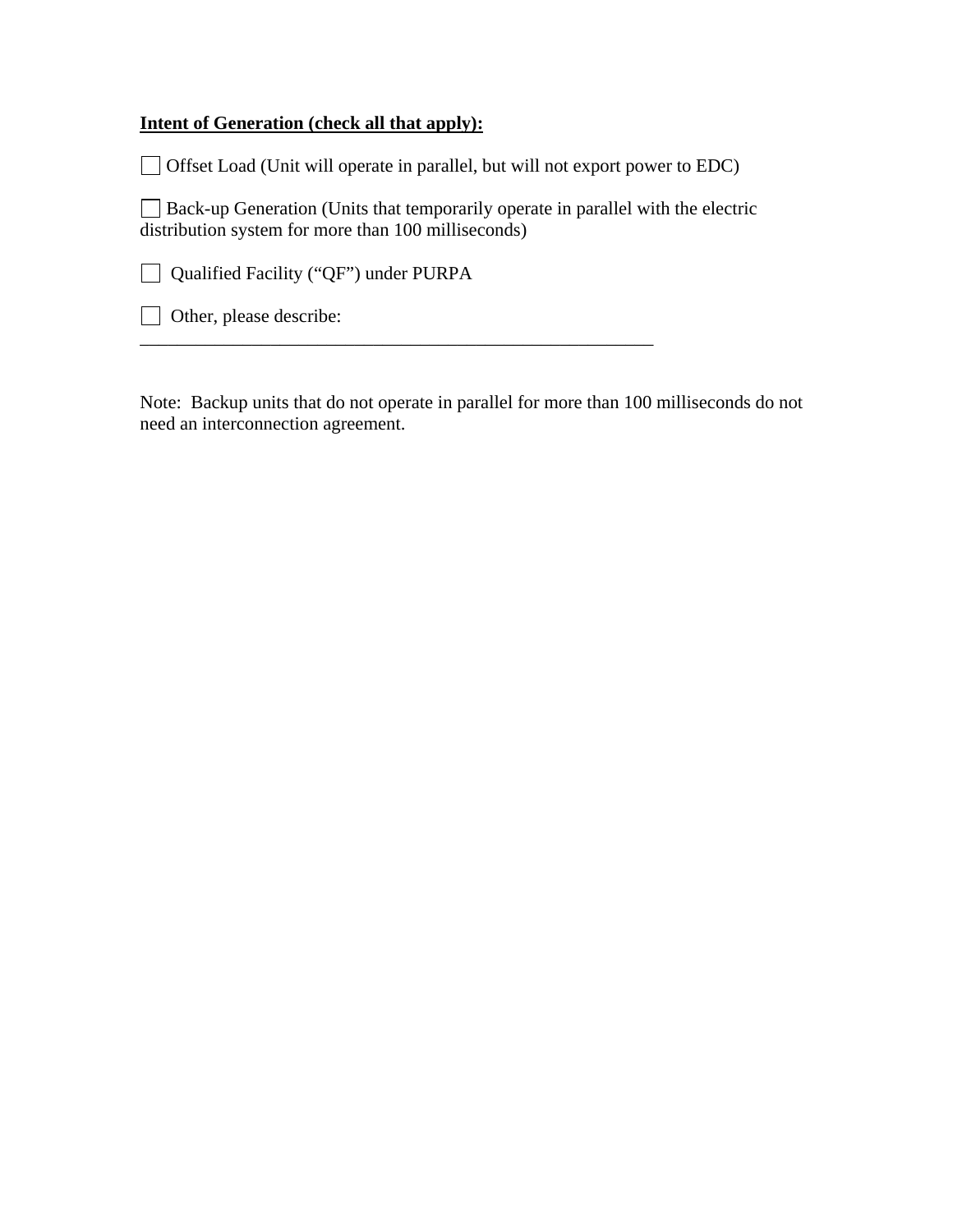#### **Generator & Prime Mover Information**

| ENERGY SOURCE (Hydro, Wind, Solar, Process Byproduct, Biomass, Oil, Natural Gas, Coal, etc.): |                      |                        |
|-----------------------------------------------------------------------------------------------|----------------------|------------------------|
| ENERGY CONVERTER TYPE (Wind Turbine, Photovoltaic Cell, Fuel Cell, Steam Turbine, etc.):      |                      |                        |
| <b>GENERATOR SIZE:</b>                                                                        | NUMBER OF UNITS:     | <b>TOTAL CAPACITY:</b> |
| kW or $\Box$ kVA                                                                              |                      | $ $ kW or $ $ kVA      |
| <b>GENERATOR TYPE (Check one):</b>                                                            |                      |                        |
| Induction<br>Inverter                                                                         | Synchronous<br>Other |                        |

#### **Distributed Generation Facility Information**

**Estimated Commissioning Test Date: \_\_\_\_\_\_\_\_\_\_\_\_\_\_\_\_\_\_\_\_\_\_\_\_\_\_\_\_\_\_\_\_\_** 

*Note: Provide the following information to the extent known. The EDC will contact you for additional information that may be needed after reviewing the application*.

**List interconnection components/system(s) to be used in the distributed generation facility.** 

| Component/System   | NRTL Providing Label & Listing                                              |
|--------------------|-----------------------------------------------------------------------------|
|                    |                                                                             |
| 2. $\qquad \qquad$ |                                                                             |
|                    |                                                                             |
| 4. $\qquad \qquad$ |                                                                             |
|                    |                                                                             |
|                    | Please provide copies of manufacturer brochures or technical specifications |

#### **Energy Production Equipment/Inverter Information:**

|                        |             | $\Box$ Synchronous $\Box$ Induction $\Box$ Inverter $\Box$ Other     |
|------------------------|-------------|----------------------------------------------------------------------|
| $Rating:$ $\_\_\_\_kW$ | Rating: kVA |                                                                      |
| Rated Voltage:         | – Volts     |                                                                      |
|                        | Amps        |                                                                      |
|                        |             | System Type Tested (Total System): Yes No; attach product literature |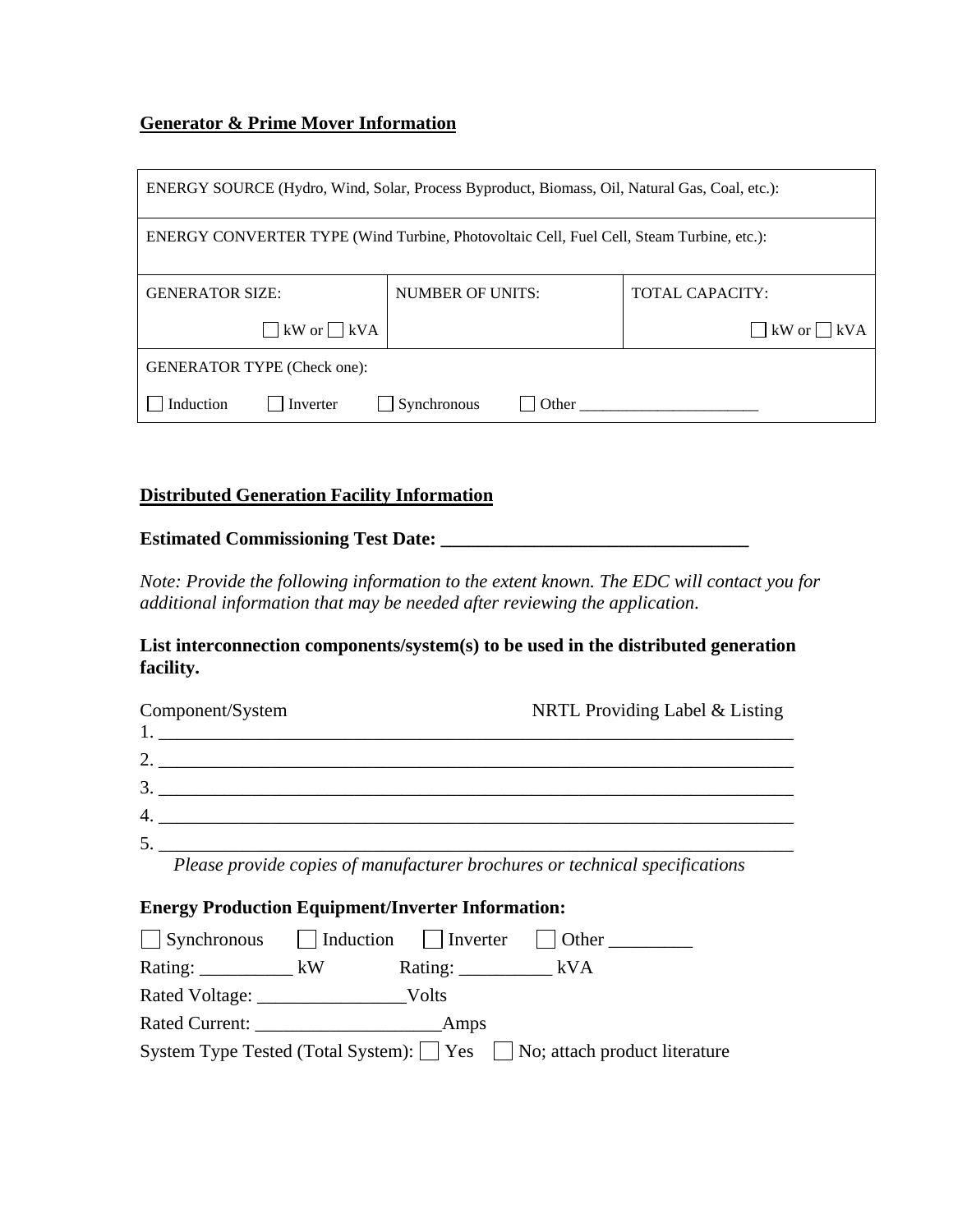# **For Synchronous Machines:**

| Submit copies of the Saturation Curve and the Vee Curve (when available)<br>Salient   Non-Salient                                                                             |
|-------------------------------------------------------------------------------------------------------------------------------------------------------------------------------|
| Rated RPM: Field Amperes: 1.1 at rated generator voltage and current and<br>________% PF over-excited                                                                         |
|                                                                                                                                                                               |
|                                                                                                                                                                               |
|                                                                                                                                                                               |
| Synchronous Speed: ______RPM                                                                                                                                                  |
| Winding Connection: ____________ Min. Operating Frequency: ___________                                                                                                        |
| Generator Connection: Delta Wye Wye Grounded                                                                                                                                  |
| Direct-axis Synchronous Reactance (Xd) ________ ohms                                                                                                                          |
| Direct-axis Transient Reactance (X'd) ________ ohms                                                                                                                           |
| Direct-axis Sub-transient Reactance (X"d) ________ ohms                                                                                                                       |
| Negative Sequence Reactance: ________________ ohms<br>Zero Sequence Reactance: ___________________ ohms<br>Neutral Impedance or Grounding Resister (if any): ___________ ohms |
| <b>For Induction Machines:</b>                                                                                                                                                |
|                                                                                                                                                                               |
|                                                                                                                                                                               |
| Locked Rotor Current: _________ Amps                                                                                                                                          |
| Rotor Resistance (Rr) ______ ohms  Exciting Current _____ Amps                                                                                                                |
| Rotor Reactance (Xr) ______ ohms Reactive Power Required: _________                                                                                                           |
| Magnetizing Reactance (Xm) _____ ohms ____VARs (No Load)                                                                                                                      |
| Stator Resistance (Rs) ______ ohms ___VARs (Full Load)                                                                                                                        |
| Stator Reactance (Xs) ______ ohms                                                                                                                                             |
| Short Circuit Reactance (X"d) ______ ohms                                                                                                                                     |

Phases:  $\Box$  Single  $\Box$  Three-Phase

Frame Size: \_\_\_\_\_\_\_\_\_\_\_ Design Letter: \_\_\_\_\_ Temp. Rise: \_\_\_\_\_\_\_\_\_\_<sup>o</sup>C.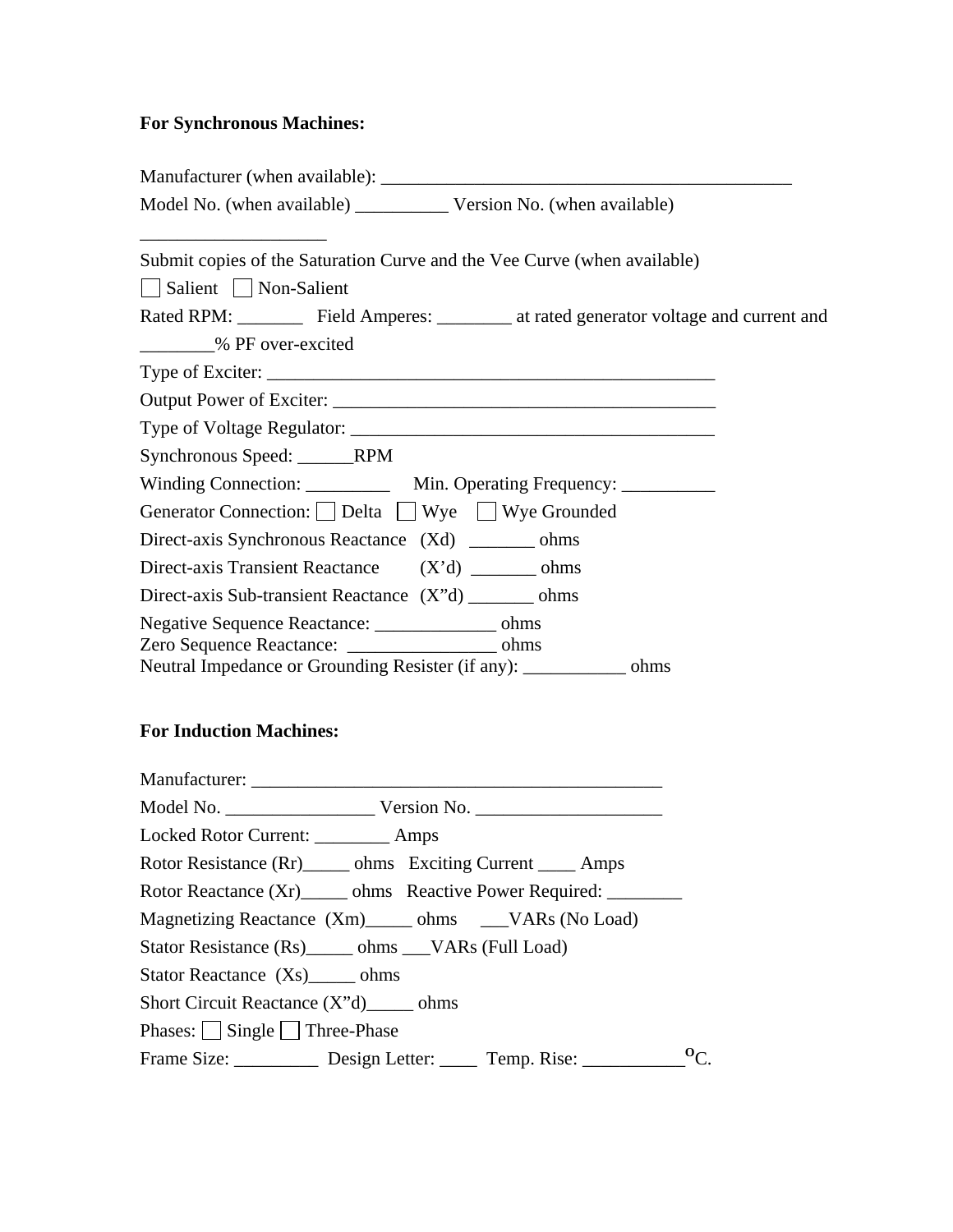## **Reverse Power Relay Information (if applicable)**

| Manufacturer:                      |               |
|------------------------------------|---------------|
| $Relay Type: \_\_$                 | Model Number: |
| Reverse Power Setting:             |               |
| Reverse Power Time Delay (if any): |               |

# **Additional Information For Inverter Based Facilities**

### **Inverter Information:**

| Type: □ Forced Commutated □ Line Commutated        |  |  |
|----------------------------------------------------|--|--|
|                                                    |  |  |
| Efficiency _________% Power Factor ________%       |  |  |
| Inverter UL1741 Listed: $\bigcup$ Yes $\bigcup$ No |  |  |
|                                                    |  |  |
| <b>DC Source / Prime Mover:</b>                    |  |  |
| Rating: _____________ kW Rating: ____________ kVA  |  |  |
|                                                    |  |  |
|                                                    |  |  |
|                                                    |  |  |
|                                                    |  |  |
| <b>Dedicated Transformer (applicant owned):</b>    |  |  |
|                                                    |  |  |

| Rating.              | IVI V A |                               |
|----------------------|---------|-------------------------------|
| Voltage Ratio: _____ |         |                               |
| Fixed Tap Setting:   |         |                               |
| Winding connections: |         |                               |
| Impedance:           |         | % based on transformer rating |

## **Capacitor Bank(s):**  Type:  $\frac{1}{\sqrt{1-\frac{1}{2}}\sqrt{1-\frac{1}{2}}\sqrt{1-\frac{1}{2}}\sqrt{1-\frac{1}{2}}\sqrt{1-\frac{1}{2}}\sqrt{1-\frac{1}{2}}\sqrt{1-\frac{1}{2}}\sqrt{1-\frac{1}{2}}\sqrt{1-\frac{1}{2}}\sqrt{1-\frac{1}{2}}\sqrt{1-\frac{1}{2}}\sqrt{1-\frac{1}{2}}\sqrt{1-\frac{1}{2}}\sqrt{1-\frac{1}{2}}\sqrt{1-\frac{1}{2}}\sqrt{1-\frac{1}{2}}\sqrt{1-\frac{1}{2}}\sqrt{1-\frac{1}{2}}\sqrt{1-\frac{1}{2}}$ Size: \_\_\_\_\_\_\_\_\_\_\_\_MVAR

# **Other Facility Information:**

| One Line Diagram attached: $\Box$ Yes |
|---------------------------------------|
| Plot Plan attached: $\Box$ Yes        |
| Comments or additional information:   |
|                                       |